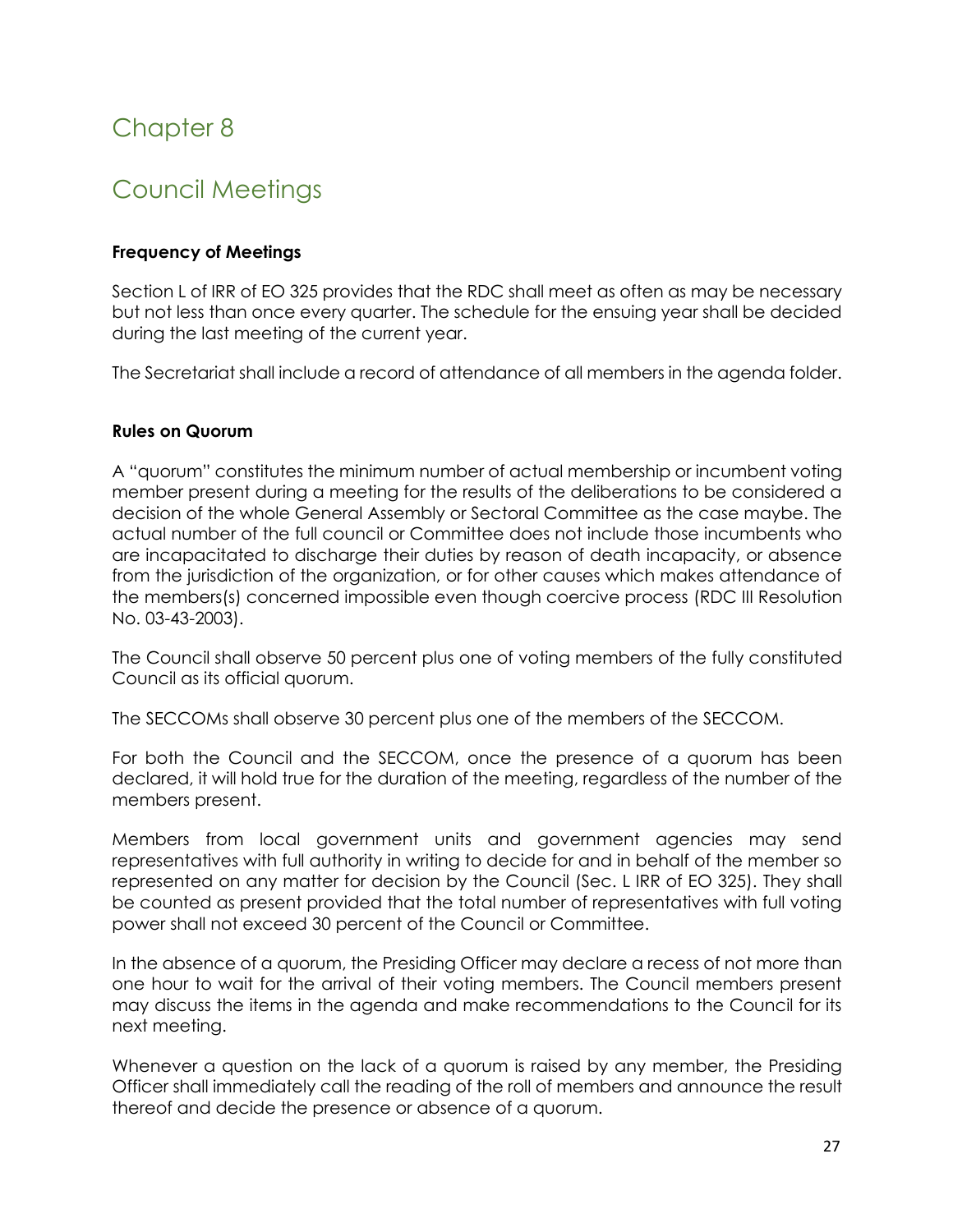## **Attendance of Non-RDC Members**

Non-RDC Members may be invited in the RDC and ExCom on observer status. They can participate in the discussion of any item in the agenda. However, they do not have right to vote on any issue.

### **Order of Meetings**

(RDC Resolution No. 03-43-2003)

- 1. Call to order
- 2. Roll call (optional)
- 3. Adoption of proposed agenda
- 4. Approval of minutes of previous meeting
- 5. Matters arising and status from agreements reached from previous meeting
- 6. New business
- 7. Other matters
- 8. Adjournment

#### **Generation of Agenda Items**

All matters and concerns for deliberation during RDC meetings shall be channeled through the appropriate sectoral or special committee. All proposed agenda matters shall be submitted by the concerned sectoral or special committee to the RDC Chairperson through the secretariat. Submissions after the prescribed period shall be scheduled for discussion in the next RDC meeting unless these matters are deemed urgent. In such case, the item shall be discussed under "other matters".

The secretariat shall endeavor to limit the number of agenda matters of each meeting to ensure that the duration of meetings is reasonable – only agenda matters needing immediate action of the Council shall be taken up in a particular meeting. The prioritization of the agenda matters shall be based on the urgency of the action required and readiness in terms of staff work. Discussion of the agenda matters that need approval of the Council shall be given priority over those that are for information only.

A motion made during a Council meeting on matters that did not emanate from decisions made by a sectoral or special committee shall be remanded to the appropriate committee.